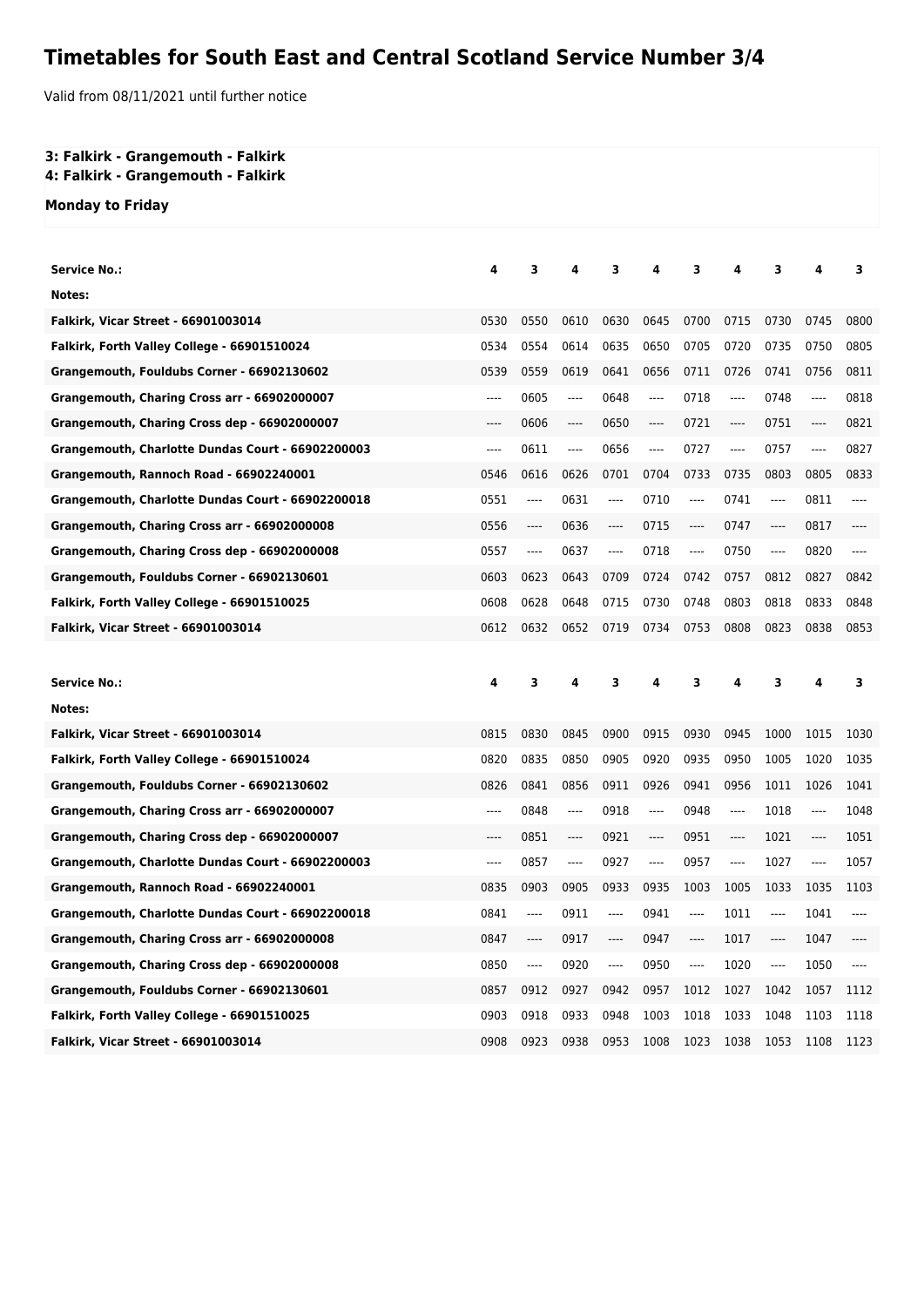| <b>Service No.:</b>                               | 4                             | 3                        | 4                             | 3     | 4                             | 3                             | 4                             | 3                             | 4    | з     |
|---------------------------------------------------|-------------------------------|--------------------------|-------------------------------|-------|-------------------------------|-------------------------------|-------------------------------|-------------------------------|------|-------|
| Notes:                                            |                               |                          |                               |       |                               |                               |                               |                               |      |       |
| Falkirk, Vicar Street - 66901003014               | 1045                          | 1100                     | 1115                          | 1130  | 1145                          | 1200                          | 1215                          | 1230                          | 1245 | 1300  |
| Falkirk, Forth Valley College - 66901510024       | 1050                          | 1105                     | 1120                          | 1135  | 1150                          | 1205                          | 1220                          | 1235                          | 1250 | 1305  |
| Grangemouth, Fouldubs Corner - 66902130602        | 1056                          | 1111                     | 1126                          | 1141  | 1156                          | 1211                          | 1226                          | 1241                          | 1256 | 1311  |
| Grangemouth, Charing Cross arr - 66902000007      | $---$                         | 1118                     | ----                          | 1148  | $---$                         | 1218                          | ----                          | 1248                          | ---- | 1318  |
| Grangemouth, Charing Cross dep - 66902000007      | $---$                         | 1121                     | ----                          | 1151  | ----                          | 1221                          | ----                          | 1251                          | ---- | 1321  |
| Grangemouth, Charlotte Dundas Court - 66902200003 | $-----$                       | 1127                     | ----                          | 1157  | $---$                         | 1227                          | $---$                         | 1257                          | ---- | 1327  |
| Grangemouth, Rannoch Road - 66902240001           | 1105                          | 1133                     | 1135                          | 1203  | 1205                          | 1233                          | 1235                          | 1303                          | 1305 | 1333  |
| Grangemouth, Charlotte Dundas Court - 66902200018 | 1111                          | ----                     | 1141                          | $---$ | 1211                          | ----                          | 1241                          | $\hspace{1.5cm} \textbf{---}$ | 1311 | ----  |
| Grangemouth, Charing Cross arr - 66902000008      | 1117                          | ----                     | 1147                          | $---$ | 1217                          | $\cdots$                      | 1247                          | $\hspace{1.5cm} \textbf{---}$ | 1317 | ----  |
| Grangemouth, Charing Cross dep - 66902000008      | 1120                          | $\cdots$                 | 1150                          | ----  | 1220                          | ----                          | 1250                          | $\hspace{1.5cm} \textbf{---}$ | 1320 | $---$ |
| Grangemouth, Fouldubs Corner - 66902130601        | 1127                          | 1142                     | 1157                          | 1212  | 1227                          | 1242                          | 1257                          | 1312                          | 1327 | 1342  |
| Falkirk, Forth Valley College - 66901510025       | 1133                          | 1148                     | 1203                          | 1218  | 1233                          | 1248                          | 1303                          | 1318                          | 1333 | 1348  |
| Falkirk, Vicar Street - 66901003014               | 1138                          | 1153                     | 1208                          | 1223  | 1238                          | 1253                          | 1308                          | 1323                          | 1338 | 1353  |
|                                                   |                               |                          |                               |       |                               |                               |                               |                               |      |       |
| <b>Service No.:</b>                               | 4                             | 3                        | 4                             | 3     | 4                             | 3                             | 4                             | 3                             | 4    | 3     |
| Notes:                                            |                               |                          |                               |       |                               |                               |                               |                               |      |       |
| <b>Falkirk, Vicar Street - 66901003014</b>        | 1315                          | 1330                     | 1345                          | 1400  | 1415                          | 1430                          | 1445                          | 1500                          | 1515 | 1530  |
| Falkirk, Forth Valley College - 66901510024       | 1320                          | 1335                     | 1350                          | 1405  | 1420                          | 1435                          | 1450                          | 1505                          | 1520 | 1535  |
| Grangemouth, Fouldubs Corner - 66902130602        | 1326                          | 1341                     | 1356                          | 1411  | 1426                          | 1441                          | 1456                          | 1511                          | 1526 | 1541  |
| Grangemouth, Charing Cross arr - 66902000007      | ----                          | 1348                     | $---$                         | 1418  | $\cdots$                      | 1448                          | $---$                         | 1518                          | ---- | 1548  |
| Grangemouth, Charing Cross dep - 66902000007      | ----                          | 1351                     | $---$                         | 1421  | $\cdots$                      | 1451                          | $\hspace{1.5cm} \textbf{---}$ | 1521                          | ---- | 1551  |
| Grangemouth, Charlotte Dundas Court - 66902200003 | ----                          | 1357                     | $---$                         | 1427  | $---$                         | 1457                          | $---$                         | 1527                          | ---- | 1557  |
| Grangemouth, Rannoch Road - 66902240001           | 1335                          | 1403                     | 1405                          | 1433  | 1435                          | 1503                          | 1505                          | 1533                          | 1535 | 1603  |
| Grangemouth, Charlotte Dundas Court - 66902200018 | 1341                          | ----                     | 1411                          | ----  | 1441                          | ----                          | 1511                          | $\hspace{1.5cm} \textbf{---}$ | 1541 | ----  |
| Grangemouth, Charing Cross arr - 66902000008      | 1347                          | ----                     | 1417                          | ----  | 1447                          | ----                          | 1517                          | $-----$                       | 1547 |       |
| Grangemouth, Charing Cross dep - 66902000008      | 1350                          | ----                     | 1420                          |       | 1450                          | ----                          | 1520                          |                               | 1550 | ----  |
| Grangemouth, Fouldubs Corner - 66902130601        | 1357                          | 1412                     | 1427                          | 1442  | 1457                          | 1512                          | 1527                          | 1542                          | 1557 | 1612  |
| Falkirk, Forth Valley College - 66901510025       | 1403                          | 1418                     | 1433                          | 1448  | 1503                          | 1518                          | 1533                          | 1548                          | 1603 | 1618  |
| Falkirk, Vicar Street - 66901003014               | 1408                          | 1423                     | 1438                          | 1453  | 1508                          | 1523                          | 1538                          | 1553                          | 1608 | 1623  |
|                                                   |                               |                          |                               |       |                               |                               |                               |                               |      |       |
| <b>Service No.:</b>                               | 4                             | 3                        | 4                             | 3     | 4                             | 3                             | 4                             | 3                             | 4    | 3     |
| Notes:                                            |                               |                          |                               |       |                               |                               |                               |                               |      |       |
| Falkirk, Vicar Street - 66901003014               | 1545                          | 1600                     | 1615                          | 1630  | 1645                          | 1700                          | 1715                          | 1730                          | 1745 | 1800  |
| Falkirk, Forth Valley College - 66901510024       | 1550                          | 1605                     | 1620                          | 1635  | 1650                          | 1705                          | 1720                          | 1735                          | 1750 | 1805  |
| Grangemouth, Fouldubs Corner - 66902130602        | 1556                          | 1611                     | 1626                          | 1641  | 1656                          | 1711                          | 1726                          | 1741                          | 1756 | 1811  |
| Grangemouth, Charing Cross arr - 66902000007      | $\hspace{1.5cm} \textbf{---}$ | 1618                     | ----                          | 1648  | ----                          | 1718                          | ----                          | 1748                          | ---- | 1818  |
| Grangemouth, Charing Cross dep - 66902000007      | ----                          | 1621                     | $\hspace{1.5cm} \textbf{---}$ | 1651  | $\hspace{1.5cm} \textbf{---}$ | 1721                          | ----                          | 1751                          | ---- | 1820  |
| Grangemouth, Charlotte Dundas Court - 66902200003 | ----                          | 1627                     | ----                          | 1657  | ----                          | 1727                          | $---$                         | 1757                          | ---- | 1826  |
| Grangemouth, Rannoch Road - 66902240001           | 1605                          | 1633                     | 1635                          | 1703  | 1705                          | 1733                          | 1735                          | 1803                          | 1805 | 1831  |
| Grangemouth, Charlotte Dundas Court - 66902200018 | 1611                          | $\overline{\phantom{a}}$ | 1641                          | ----  | 1711                          | ----                          | 1741                          | $\hspace{1.5cm} \textbf{---}$ | 1811 | ----  |
| Grangemouth, Charing Cross arr - 66902000008      | 1617                          | ----                     | 1647                          | $---$ | 1717                          | $\hspace{1.5cm} \textbf{---}$ | 1747                          | $\hspace{1.5cm} \textbf{---}$ | 1817 | ----  |
| Grangemouth, Charing Cross dep - 66902000008      | 1620                          | ----                     | 1650                          | ----  | 1720                          | ----                          | 1750                          | ----                          | 1820 | ----  |
| Grangemouth, Fouldubs Corner - 66902130601        | 1627                          | 1642                     | 1657                          | 1712  | 1727                          | 1742                          | 1757                          | 1812                          | 1827 | 1839  |
| Falkirk, Forth Valley College - 66901510025       | 1633                          | 1648                     | 1703                          | 1718  | 1733                          | 1748                          | 1803                          | 1818                          | 1833 | 1845  |
| Falkirk, Vicar Street - 66901003014               | 1638                          | 1653                     | 1708                          | 1723  | 1738 1753                     |                               | 1808                          | 1823                          | 1838 | 1849  |